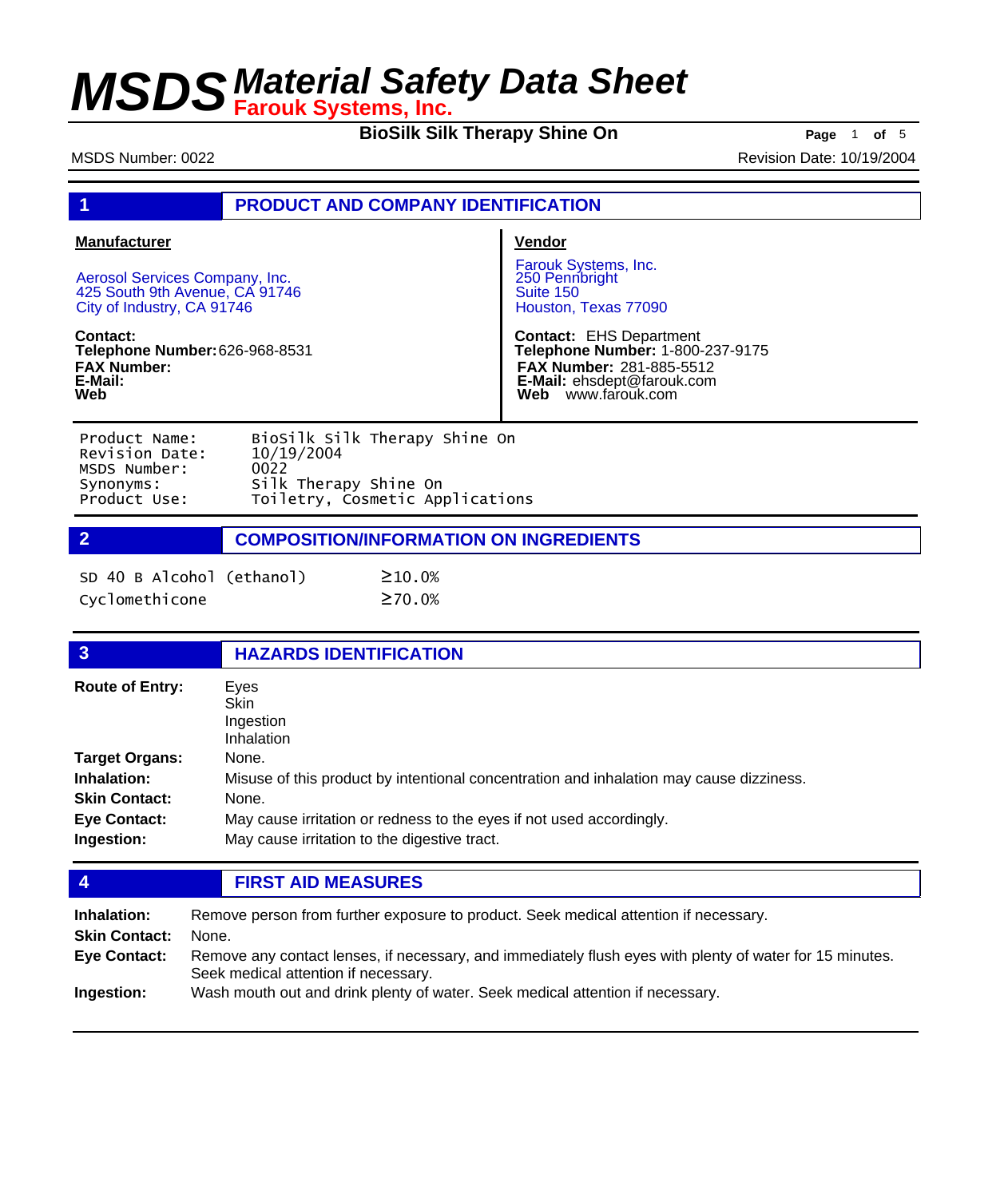**BioSilk Silk Therapy Shine On Page** <sup>2</sup> **of** <sup>5</sup>

MSDS Number: 0022 **Revision Date: 10/19/2004** Revision Date: 10/19/2004

### **5 FIRE FIGHTING MEASURES**

FLASHPOINT AND METHOD: >128° F FLAMMABLE LIQUIDS: Not available. AUTO IGNITION TEMP: >200° C (393°F) FLAMMABLE CLASS: NFPA rating of 3. BURNING RATE OF SOLID: Not available GENERAL HAZARDS: Evacuate personnel downwind of fire to avoid inhalation of fumes and smoke. EXTINGUISHING METHODS: Chemical type foam, CO2(Carbon Dioxide), Dry Chemical, Water Fog HAZARDOUS COMBUSTION PRODUCTS: Fumes from flame might contain carbon monoxide. FIRE FIGHTING PROCEDURES: This product is a flammable substance. However, hazardous decomposition and combustion products may be formed in a fire situation. Cool exposed containers with water spray to prevent overheating. FIRE FIGHTING EQUIPMENT: Respiratory and eye protection are required for fire fighting personnel. Full protective equipment (Bunker Gear) and

self contained breathing apparatus (SCBA) should be used for all indoor fires and significant outdoor fires. For small outdoor fires, which may be easily extinguished with a portable fire extinguisher, use of a SCBA may not be needed.

## **6 ACCIDENTAL RELEASE MEASURES**

SMALL SPILL: When a spill occurs, use absorbent material on the substance. Dispose of the material according to all local, state and federal regulations. Always use an absorbent material when cleaning up a spill.

ENVIRONMENTAL PRECAUTIONS: Avoid run-off or release into sewers, stormdrains and waterways.

GENERAL PRECAUTIONS: Remove containers away from oxidizing materials.

#### **7 HANDLING AND STORAGE** Use appropriate personal protective equipment as specified in Section 8. Handle in a manner consistent with good household/personal techniques and practices. **Handling Precautions:** Keep containers/bottles securely sealed when not in use. Store in cool/dry conditions that do not exceed room temperature. **Storage Requirements:**

### **8 EXPOSURE CONTROLS/PERSONAL PROTECTION**

These recommendations provide general guideance for handling this product safely. Because specific use conditions may vary, safety procedures should be developed for each specific application of this product. When developing procedures, always consider potential waste, disposal and personal safety issues. **Engineering Controls:** EYES AND FACE: For reasonable foreseeable uses of this product, eye and face protection is not required. SKIN: For reasonable foreseeable uses of this product, skin protection is not required. RESPIRATORY: For reasonable foreseeable uses of this product, respiratory protection is not required. **Protective Equipment:** EXPOSURE GUIDELINES: Overexposure is unlikely. Since all parameters cannot be foreseen, the use of engineering controls to reduce exposure may be necessary.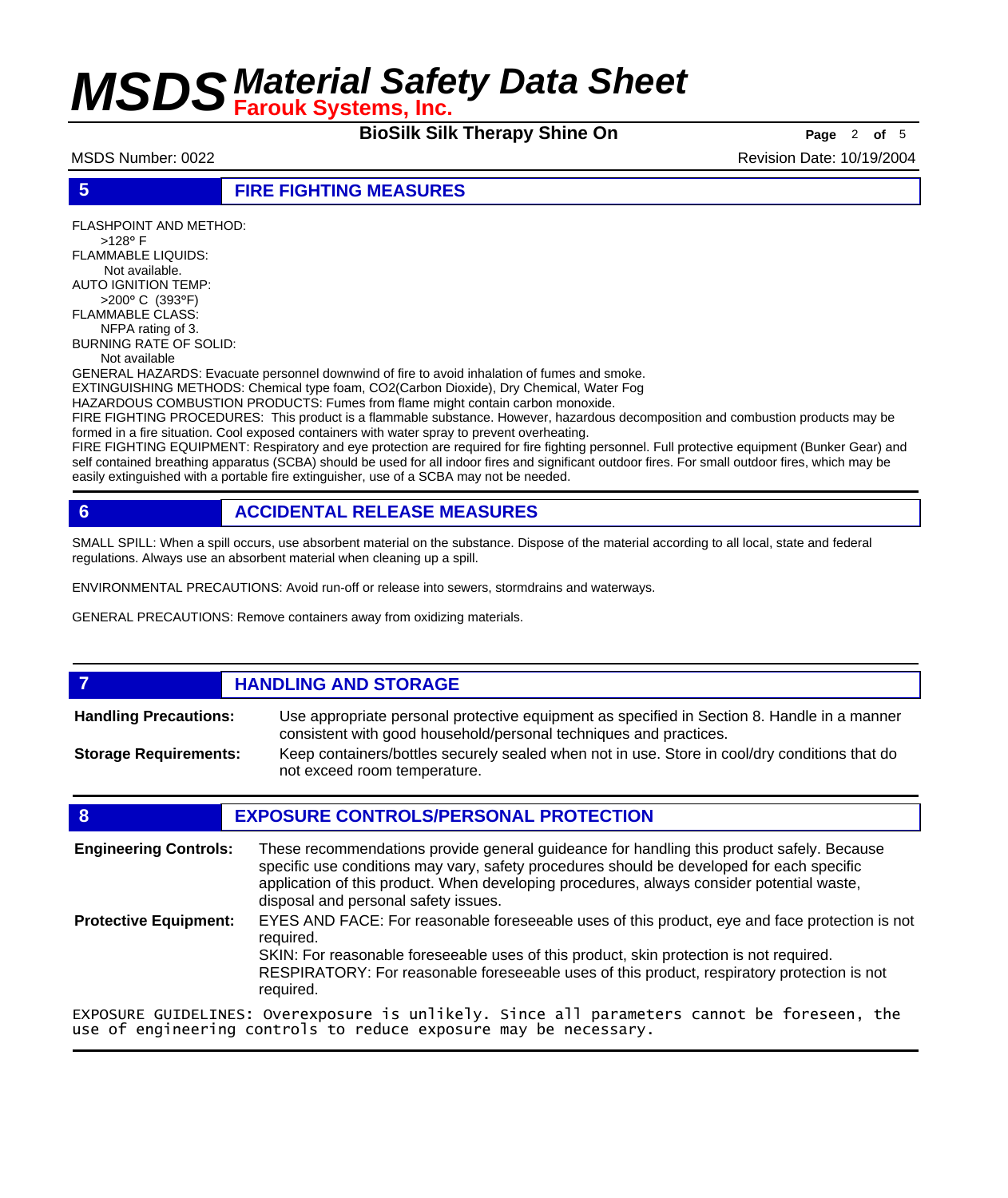**BioSilk Silk Therapy Shine On** Page 3 of 5

MSDS Number: 0022 **Revision Date: 10/19/2004** Revision Date: 10/19/2004

## **9 PHYSICAL AND CHEMICAL PROPERTIES**

| Appearance:            | Clear, colorless liquid            |
|------------------------|------------------------------------|
| <b>Physical State:</b> | Liquid                             |
| Odor:                  | Characteristic hairspray fragrance |
| pH:                    | N/A                                |
| <b>Vapor Pressure:</b> | N/A                                |
| <b>Vapor Density:</b>  | N/A                                |

## **Boiling Point:** N/A **Freezing/Melting Pt.:** N/A **Solubility:** Slightly soluble in water. **Spec Grav./Density:** 0.90

| 10                                                 | <b>STABILITY AND REACTIVITY</b>                                                 |
|----------------------------------------------------|---------------------------------------------------------------------------------|
| <b>Stability:</b>                                  | YES                                                                             |
| <b>Conditions to avoid:</b>                        | Extreme temperatures. This product is an aerosol and should not be incinerated. |
| Materials to avoid (incompatability):              | Keep away from oxidizing materials and flame.                                   |
| Hazardous Decomposition products: Carbon Monoxide. |                                                                                 |
| <b>Hazardous Polymerization:</b>                   | Will Not Occur.                                                                 |

## **11 TOXICOLOGICAL INFORMATION**

ACUTE: DERMAL LD50: Not available. ORAL LD50: Not available. INHALATION LC50: Not available. EYE EFFECTS: This product may cause irritation to eyes if not used under normal conditions. TARGET ORGANS: NONE. SENSITIZATIONS: Not available. CARCINOGENICITY: IARC: Listed by IARC - No. NTP: Listed by NTP - No. OSHA: Listed by OSHA - No.

MUTAGENICITY: Not available. REPRODUCTIVE EFFECTS: None. TERATOGENIC EFFECTS: Not available.

### **12 ECOLOGICAL INFORMATION**

ENVIRONMENTAL DATA: Not available. ECOTOXICOLOGICAL INFO: Not available. DISTRIBUTION: Not available. CHEMICAL FATE INFO: Not available.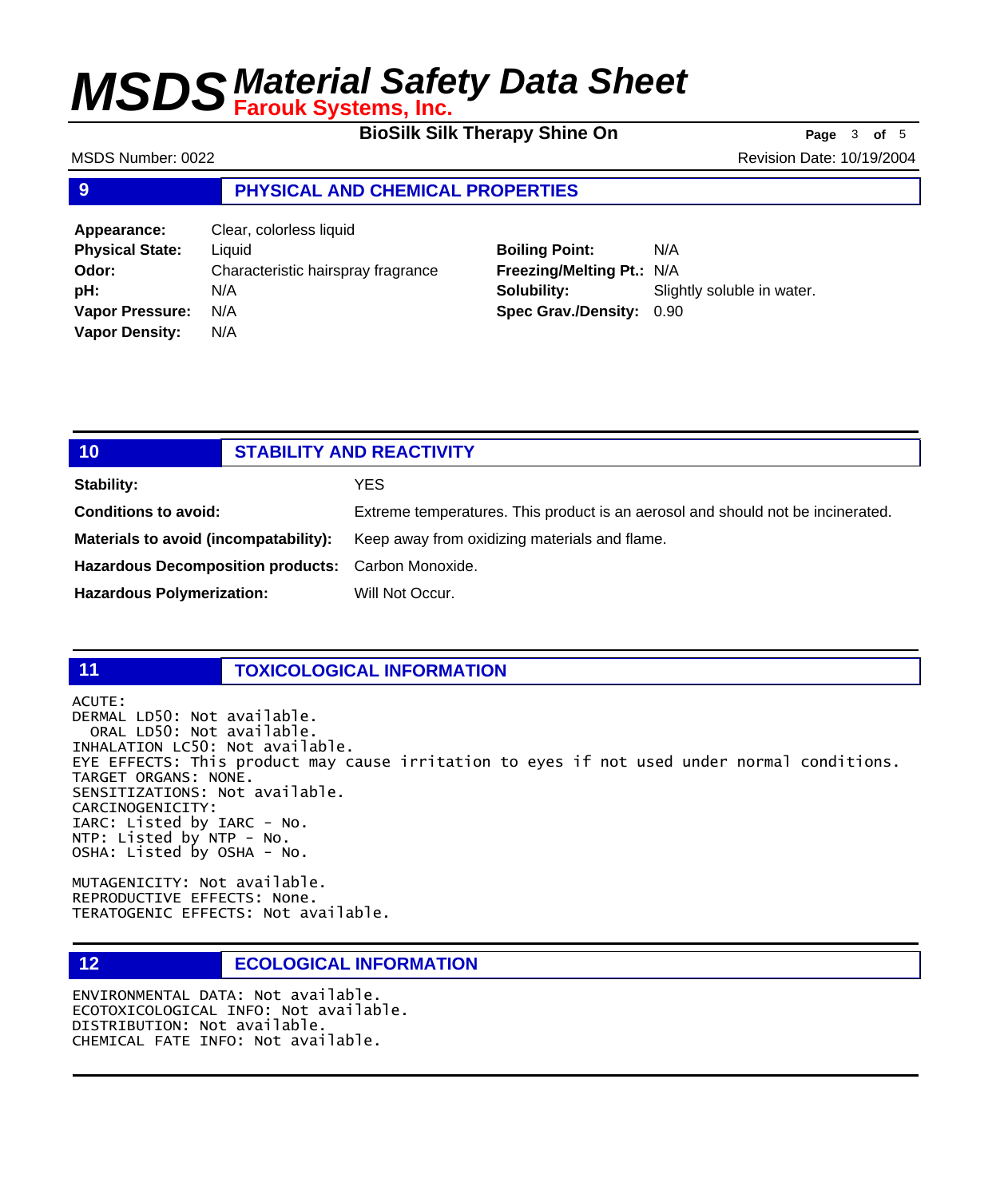**BioSilk Silk Therapy Shine On Page** <sup>4</sup> **of** <sup>5</sup>

MSDS Number: 0022 **Revision Date: 10/19/2004** Revision Date: 10/19/2004

### **13 DISPOSAL CONSIDERATIONS**

US EPA Waste Number and Descriptions:

DISPOSAL METHOD: Controlled release of diluted product into a biological wastewater treatment plant. COMPONENT WASTE NUMBER: No EPA Waste Numbers are applicable for this product's components. DISPOSAL INSTRUCTIONS: Dispose of waste material according to local, state and federal rules and regulations.

**14 TRANSPORT INFORMATION**

This product is regulated as a hazardous material by the United States (DOT) or Canadian (TDG) transportation regulations.

DOT CLASSIFICATION: Shipping Name: Consumer Commodity Class: ORM-D

IMDG CLASSIFICATION: Shipping Name: AEROSOLS, UN1950. Limited Quantity Class: 2.1

IATA CLASSIFICATION: Shipping Name: Consumer Commodity, ID 8000 Class: 9, Miscellaneous Pkg Inst - 910

1-800-424-9300 1-703-527-3887 Outside the United States CHEMTREC

**15 REGULATORY INFORMATION**

UNITED STATES: SARA TITLE III (Superfund Amendments and Reauthorization Act) 311/312 HAZARD CATEGORIES

Fire: No. Pressure Generating: No. Reactivity: No. Acute: No. 313 REPORTABLE INGREDIENTS: Not applicable. TITLE III NOTES: None. CERCLA(Comprehensive Response, Compensation, and Liability Act) CERCLA RQ: None. TSCA(Toxic Substance Release Act) TSCA REGULATORY: All ingredients are listed in the TSCA Inventory. CANADA: WHMIS(WORKER HAZARDOUS MATERIAL INFORMATION SYSTEM) This product is WHMIS controlled. CANADIAN INGREDIENT DISCLOSURE LIST: Ethanol. CANADIAN ENVIRONMENTAL PROTECTION ACT: All intentional ingredients are listed on the DSL(Domestic Substance List).

EUROPEAN COMMUNITY: EU REGULATORY: All intentional ingredients are listed on the European's EINECS Inventory. STATE REGULATIONS: Not available. LOCAL REGULATIONS: Not available.